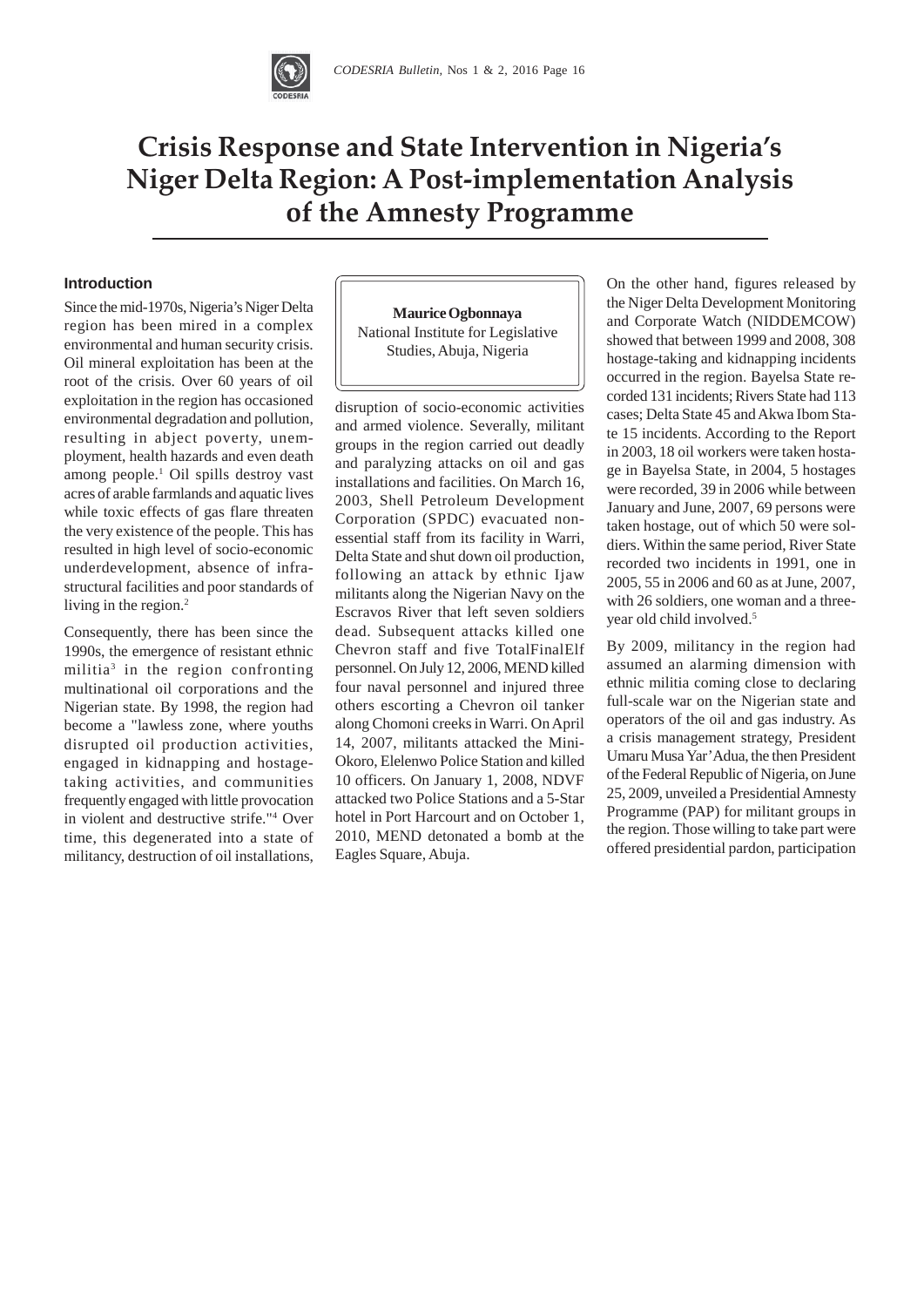in a rehabilitation programme and training in exchange for turning in their weapons and voluntarily renouncing violence. Six years after its initiation, the success or otherwise of PAP in resolving the Niger Delta crisis has thrown up thorny debates amongst scholars and policy analysts. This paper is part of the debate. It is argued here that domestic and exogenous variables convalescing with institutional and policy inadequacies rendered PAP ineffective as a crisis resolution strategy.

## **Principles and Objectives of PAP**

The Amnesty Programme was a policy off shoot of the Yar'Adua administration's socio-economic development blueprint for Nigeria; the Seven-Point Agenda. In a press release on August 1, 2007, President Yar'Adua asserted that;

An unfriendly security climate precludes both external and internal investment into the nation. Thus, security will be seen not only as a constitutional requirement but also as a necessary infrastructure for the development of a modern Nigerian economy. With its particular needs, the Niger Delta security issue will be the primary focus, marshalled not with physical policing or military security, but through honest and accurate dialogue between the people and the Federal Government.<sup>7</sup>

Thus, the central objective of PAP was the disarmament, demobilization, rehabilitation and reintegration of repentant militants. It was provided that during the programme, which lasted between August and October 2009, Government would grant amnesty to militants willing to come out, turn in their weapons and accept a US\$13 daily stipend in exchange. The payment was to run for an open ended amount of time from about US\$63 million budget by the government. Apart from the daily payments, the militants were to undergo retraining and re-orientation programmes to prepare them for full integration into the lager society.7

Within the scope of this operational framework, 26358 militants who accepted the offer were demobilized. A breakdown of the figure shows that 20192 militants accepted the amnesty offer as at October 4 2009, which was the first phase and another batch of 6166 were added in the second and final batch. Of this number, 15434 passed through non-violence transformational training programmes at the demobilization camp in Obubra, Cross

River State between May and June 2010. Another 5000 have been placed in formal education and vocational training centres in Ghana, South Africa, the Philippines, Russia, Ukraine, India amongst other countries around the world. They are being prepared for expertise in pipeline and under-water weltering, piloting, boat building, seafaring, marine engineering and **ICT**<sup>8</sup>

#### **A Review of the Amnesty Programme**

The increasing frequency of hostage taking and destruction of oil facilities by militants in the region had by January 2009 significantly dwindled investment inflow to the upstream sub-sector of the oil industry. Foreign investors relocated to other countries and SPDC's production output dropped from 1000000 bpd (barrel per day) to about 700 000 bpd. As the crisis intensified, Nigeria's oil production capacity further reduced to as low as 250 000 bpd. This negatively affected Nigeria's economy. It is estimated that in 2008 alone, Nigeria lost over N3trillion in foreign exchange earnings to militancy in the Niger Delta.<sup>9</sup> However, there has been a reversal in the trend since 2011. This is evident by the fact that as at 2011, Nigeria was produ-cing between 2.4 and 2.6 million bpd of crude oil as against the abysmally low 250 000 bpd produced as at January 2009. This increase in crude oil production enabled Nigeria to make production savings of 1.9million bpd. It is specifically estimated that in 2011, PAP saved a total of N6trillion for Nigeria and its Joint Venture (JV) partners.<sup>10</sup>

Thus, some analysts have attributed this reversal to the success of PAP. Alike, for instance, has argued that the outcome of PAP has been a relative peace in the Niger Delta, which has translated into improved inflow of foreign investments and increased production capacities of the oil multinationals in the recent years.<sup>11</sup> In addition, Francis, Lapin and Rossiasco have observed that "the post-Amnesty period since October 2009 has been relatively while Chidi-Unabia agreed that "the implementation of PAP brought a relative peace to the troubled region for the first time with the seeming compliance of the militants."13

However, others have argued that the Amnesty Programme has fundamental flaws and has thus failed to address the major causes of the crisis in the region. In an editorial entitled; "Amnesty: Is this the end of Militancy?" the Vanguard Newspapers of Tuesday, October 13, 2009 asserted;

Government has refused to address the root cause of the militancy. Why did Isaac Boro rebel? Why was Ken Saro-Wiwa hung? Except these questions are answered and fundamental issues addressed, amnesty will be a mere ruse, an exercise in futility.14

In his assessment, Amaraegbu noted that facts on ground do not show that the Federal Government is seriously concerned about the appalling state of affairs in the region. Lack of substantial amount of planning and political engagement in order to address the Niger Delta question despite the amnesty, remain further flash points of frustration and may well explain why there have been bomb blasts in the region after the amnesty.15 Similarly, Francis, et.al have noted that though the post-Amnesty period since October 2009 has been relatively calm, the underlying causes of conflict remain largely unaddressed. Inaction on the part of the government and its partners perpetuates conditions that could spark renewed violence,16 while Chidi-Unabia has noted that "the policy has no feasibility of ensuring a genuine and lasting peace in the long troubled region because its focus is not on the root cause of the crisis".17

#### **Point of Departure**

The foregoing points to a somewhat unanimity among analysts that PAP has fundamenta l flaws that well explain its inability to address the crisis in the Niger Delta. However, that is the extent to which these analysts can go. While they agree that, the programme has fundamental shortcomings that have impeded the achievements of its primary objectives; they however failed to explain the causes of or reasons for these shortcomings.

Thus, a proper understanding of these shortcomings must begin with the understanding of the principles and fundamental objectives of the programme, which are rooted in symbiotic relationship between the Nigerian state and the oil multinationals on the one hand and the antagonism between the Nigerian masses and the elite class, on the other. This relationship is founded on a lopsided ideological underpinning that sees Nigeria as the junior partner in which the oil multinationals dictate and determine the terms of the relationship. This is due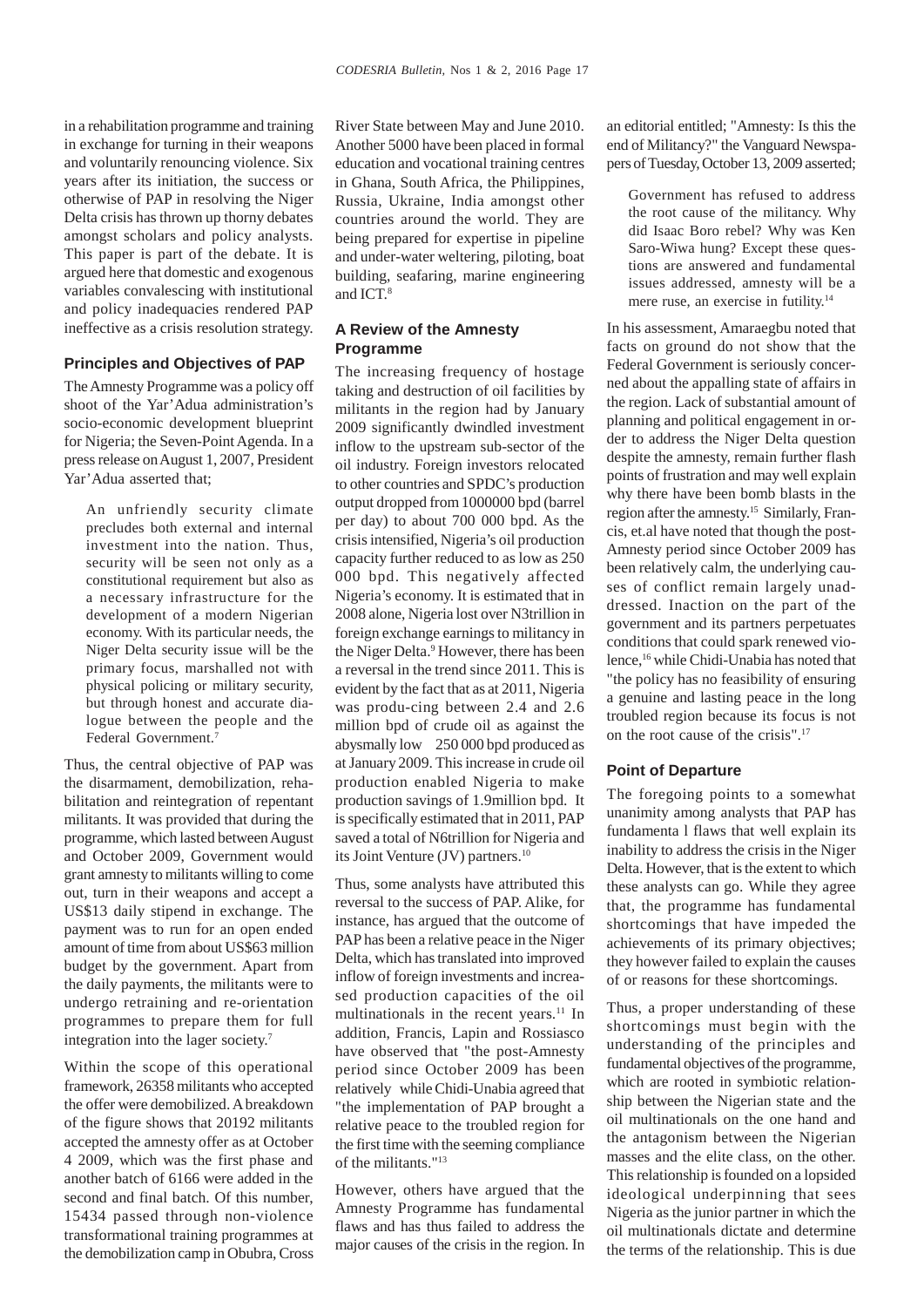to certain factors. First is the overwhelming control of the oil MNCs over technology and means of production. Second is Nigeria's over dependence on crude petroleum as a major source of foreign exchange earnings. Third is Nigeria's reliance on foreign monopoly capital for investments especially in the oil sector. This state of affairs dates back to colonial regimes that saw the inte-gration of Nigeria's economy into the global capitalist market, which is defined in the context of "core-periphery-relationship" in a global system of division of labour.<sup>18</sup> Given the intricate linkage between the Nigerian economy and the oil industry in particular and this global capitalist structure and power relationship in general, government policies and programmes are systematically designed in such a way that the economic interests of the oil multinationals, their foreign owners and host countries are not radically altered. Thus, a careful review of PAP shows that in the first place, the programme was initiated at a time when militancy in the Niger Delta region significantly threa-tened oil production and the economic interests of Nigeria's ruling class and their foreign partners. Given this premise, it can be inferred logically that PAP was not initiated in the interest of the people of the region but those of the Nigerian state, its ruling class and their foreign partners. This may well explain why despite the programme, the environmental and ecological devastation of the Niger Delta region by the activities of the oil multinationals remain unabated and unresolved. The deliberate refusal of the Nigerian state to implement the 2012 UNEP Report on environmental pollution in Ogoniland by the SPDC is a clear pointer to the fact raised here.

Secondly, PAP's failure to address fundamental issues of environmental degradation, socio-economic crisis and poverty in the region is deliberate. Addressing these issues will amount to compelling oil multinationals to abide by international standard practices and the adoption of environmental friendly practices in their operations. The economic implications of this will be an increase in the cost of production and a decline in the profit margin of the oil companies. Again, given the character of the relationship between government and the oil companies as explained above, government policies are carefully formu-lated with a view to sustaining this relationship rather than

ensuring the protection and the economic wellbeing of the citizens.

Thirdly, a careful look at the Amnesty Programme reveals that it did not seek for economic equality between the people of the region, Nigerian ruling class and the operators of the oil and gas industry. This is buttressed by the fact that conditions and terms of PAP were articulated without the input of the people of the region. $19$ Yet, Federal Government proposed that "the Niger Delta security issue will be … marshalled … through honest and accurate dialogue between the people and the Federal Government."<sup>20</sup> Again, this is deliberate and ideological. In any agrarian economy such as Nigeria, land remains a key factor of production. The crisis in the Niger Delta revolves around the issue of land ownership and land tenure system. Incorporating the people would have addressed these issues and other issues of royalties to host communities, making them stakeholders in the oil industry and reversing the established and entrenched economic interests of the Nigerian ruling class and the oil industry operators.

Furthermore, the failure of PAP may also be located within the recurrent decimal inherent in Nigeria's political system; corruption. A major challenge with the implementation of PAP was the issue of diversion of the money meant to fund the programme.21 At inception, the Presidency announced an initial grant of N50billion for the programme. From here, each former militant was meant to receive a total of N65 000 per month beginning from October 2009. However, as at 2012, the militants had only been paid for five months forcing government to make extrabudgetary provision of N74.2billion for the programme in  $2012.^{22}$ 

Against the background of these obvious shortcomings of the Amnesty Programme, there has been a resurgence of violent crimes and kidnapping in the Niger Delta region since 2011. In February 2011, there were three attacks on international stakeholders in the Niger Delta and four in December 2011. In January 2012 one attack was recorded and three in February, 2012. Also in February, 2012, there were eight attacks on vessels of Nigeria, twice the number in January, 2012. Between December 17 and 20, 2012, five Indian sailors and 4 South Korean oil workers were kidnapped at different places by members of MEND. On June 6, 2014, 3 Dutch nationals were kidnapped in

Letugbene, Bayelsa State. The consequence of these renewed attacks on oil production by militants has been a reduction on quantity of oil produced. Since February 2012, oil production has declined to 2.08 million bpd as against 2.6 million bpd January 2012 and 2.5millon bpd in July,  $2013.<sup>23</sup>$ 

#### **Conclusion: Alternative Approach**

The foregoing highlights the socioeconomic and political ideology that underpinned and conditioned the formulation and implementation of PAP, which fundamentally undermined the roots causes of the crisis in the Niger Delta that reside in the double antimony of class and function bearing on Nigeria's position in the international division of labour that has been in operation since colonialism.

Thus, an alternative approach to the resolution of the crisis in the Niger Delta must of necessity address a set of interrelated issues such as the problems of minority rights, environmental rehabilitation, land ownership and tenure system, poverty alleviation, resources control and allocation. To make meaning, crisis management strategies in the region must occasion a fundamental shift from the local and exogenous context, which condition internal structure of economic ownership in Nigeria.

#### **Notes**

- 1. Niger Delta Environmental Survey (NDES) (2003), Oil Spill Problems and Management in the Niger Delta: Final Report, Phase I. Environmental Resources Managers Limited; TELL Magazine, 50 Years of Oil in Nigeria, 18 February, 2008.
- 2. Ogbonnaya,, Ufiem Maurice (2011) Environmental Law and Underdevelopment in the Niger Delta Region of Nigeria. *African Research Review,* 5 (5), 68-82, October.
- 3. These included the Emancipation of the Niger Delta (MEND) led by Henry Okah, the Niger Delta People's Volunteer Force (NDPVF) led by Alhaji Asari Dokubo, the Niger Delta Vigilante force (NDVF) led by Ateke Tom, the Bush Boys, the Martyrs Brigade among others.
- 4. Niger Delta Development Regional Plan, 2004.
- 5. Ogbonnaya, Ufiem Maurice and Ehighiamusoe, Uyi Kizito (2013) Niger Delta Militancy, Boko Haram Insurgency and National Security in Nigeria, *Global Security Studies,* 4(3), 1-14, Summer.